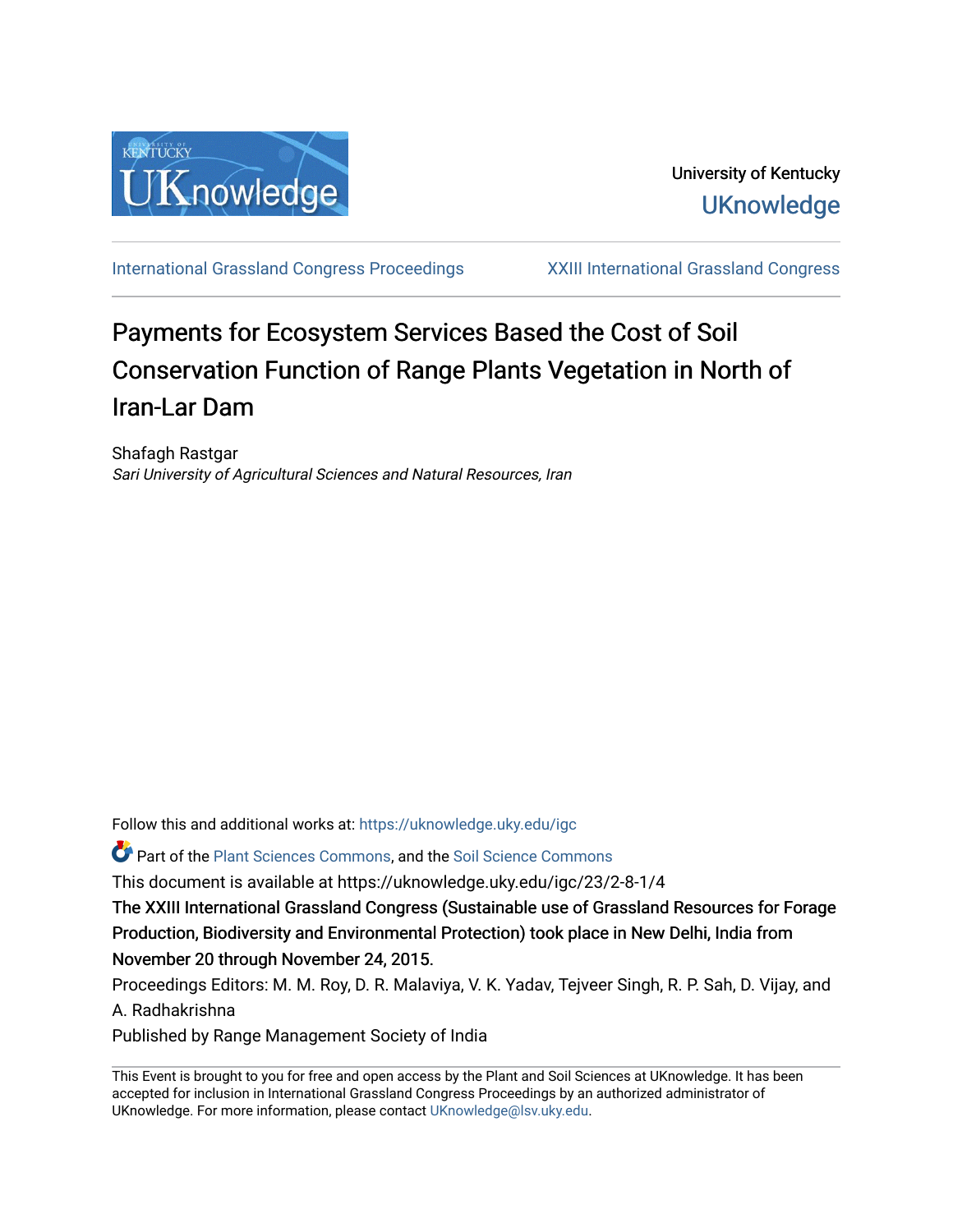### **Payments for ecosystem services based the cost of soil conservation function of range plants vegetation in North of Iran-Lar Dam**

#### **Shafagh Rastgar\***

Sari University of Agricultural Sciences and Natural Resources, Sari, Iran \*Corresponding author e-mail: rastgarshafagh@yahoo.com

**Keywords:** PES, Range plants vegetation, Soil conservation

#### **Introduction**

Rangelands provide a variety of non-monetary goods and services essential to human survival and well-being such as regulate climate and water, generate cultural benefits such as recreation, create habitat for biodiversity and soil conservation. Perhaps the most important problem our society currently faces is how to allocate ecosystem structure between conversion to economic production and conservation to provide ecosystem services, both of which are essential to our well-being and also has an important role in economic interaction between suppliers and users as PES.The "payment for ecosystem services" (PES) is one of economic instruments which have been widely used throughout the world in recent years. It has been providing positive results. The participation of corporate stakeholders and local communities are among the advantages of this method. This is one of the essential approaches for sustainable range management. The main aim of this study is to give an experience on Payments mechanisms for Ecosystem Services (PES) based provided by rangelands based "soil conservation of range plants vegetation". This policy associated to the transition from the government that must pay to the stakeholders or landowners of rangelands in exchange for managing their land to reduce soil erosion and sediment by *Lar* dam in downstream. However, there is shortage of scientific studies and publication on these aspects.

#### **Materials and Methods**

This research was conducted in Polour rangelands in the north of Iran in 2014 (Lat: 52◦ 02' - 52◦ 08' E, Long: 35◦ 50' - 35◦ 53' N). The area is mainly covered with loamy-loess formation, with a mean annual precipitation of 350 mm and average temperature of 17 °C. *Polour* range plants remove sediments accumulation cause damage to the downstream (*Lar*) dam. Avoided damage cost of sedimentation with *Lar* dam used for evaluation and consideration payment of ecosystem services. Data collection was performed through According to table (1). Total rate of soil erosion and sediment by water (tons/ha/year) was obtained by applying the Universal Soil Loss Equation (RUSLE) empirical model. Total weight of yearly sediment calculated by multiplying useful life of *Lar* dam and total area of the region (round 5000 ha). By considering average apparent specific weight of soil (2.65), total volume of rangelands sediment yield estimated 24.7 million/m<sup>3</sup>/year.

|  | <b>Table (1).</b> Lar dam primary information in 1970 |  |  |
|--|-------------------------------------------------------|--|--|
|  |                                                       |  |  |

| Useful life (vear) | Sediment vield (million. $m^{3}$ ) | Building cost (milliard Rial) | useful volume (million.m3) |
|--------------------|------------------------------------|-------------------------------|----------------------------|
| 00                 |                                    |                               | 860                        |

#### **Results and Discussion**

The average of plant cover in *Polour* stand was 52.3%±18.2 of the surface area. *Astragalus gossypinus-Thymus kotschianus* was the main type of species. In the light of results, it was concluded that high lands of Polour yield 23.82 ton/ha/yr soil erosion and 6.56 ton/ha/yr sediment. Total cost of sediment of rangelands dam building up year estimated 268 million Rials in 1970 <sup>\*</sup> (around 884.4 milliard US\$). The future value of the cost of building per m<sup>3</sup> Lar dam calculated "203.2" Rial (around 700000 US\$). Taking in to the account total yearly inflation index (18.8%), total avoided cost of damage, estimated 110.7 milliard Rails in 2014 (365310 US\$). Removing sediments incur 110.7 Milliard Rials/year cost for the government that must pay to the stakeholders or landowners of rangelands in exchange for managing their land to reduce soil erosion and sediment; that impact the efficiency of dams.

\* Conversions in this article use the average annual exchange for 2014, US \$1 =3300 Rial.